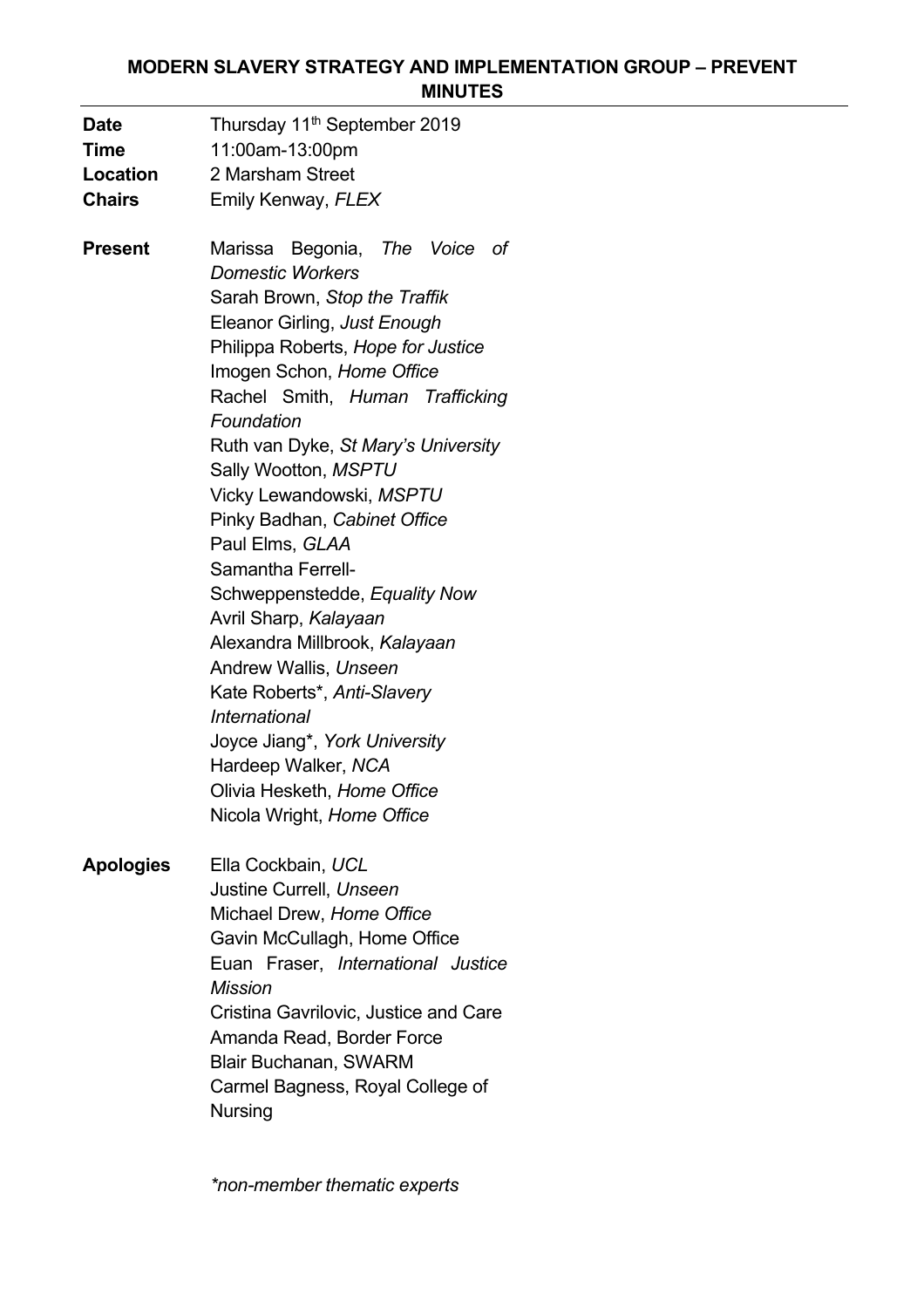# **ACTIONS ARISING**

- 1. Chairs to circulate updated Terms of Reference, pending wording received from MSSIG Victims, and to gain membership's sign off via email prior to next meeting
- 2. Chairs and Home Office to work together to create a thematic session for the November meeting focused on immigration policy and how it impacts prevention work, as per the results of the member survey.
- 3. Chairs to circulate survey results and themes for next sessions based on those results.
- 4. Paul Elms (GLAA) to circulate the GLAA Prevention Plan to the membership.
- 5. Pinky Badhan (Cabinet Office) to present the outcomes of the communications campaign for frontline professionals at the next meeting.
- 6. Hardeep Walker (NCA) to present the findings of and assessment into the scale and nature of organised crime in relation to MSHT, with a focus on aspects relevant to this group to consider.
- 7. The Home Office is to find out about the possibility of having MSSIG minutes published on the IASC website and to report back at the next meeting.
- 8. Chairs to draft a statement reflecting the civil society members' view that current immigration policy regarding Overseas Domestic Workers is in conflict with government's anti-slavery objectives; to circulate to the membership for civil society member sign-on
- 9. MSPTU to connect with the Metropolitan Police regarding how they work on cases of potential exploitation of Overseas Domestic Workers to identify lessons which may help to improve prosecution rates.
- 10.The Home Office to commit to providing informative updates to the membership when possible regarding the status of information meetings for Overseas Domestic Workers.
- 11.Kalayaan to provide information to the Home Office regarding Sopra Steria and the levying of fees for services pertaining to leave to remain.
- 12.The Home Office to investigate Kalayaan's concerns regarding fees levied by Sopra Steria.
- 13.The Home Office to consider the recommendation for a system to be put in place that will enable Overseas Domestic Workers and their support providers to check the former's visa status online.
- 14.MSPTU to work on guidance for police on what to consider when confronted with an employer of an Overseas Domestic Worker making any form of complaint against that worker, such as abscondment, theft, such that police will be better equipped to interrogate the employment relationship and identify any indicators of forced labour. This should include consideration of how to ensure workers' contact information is kept confidential.
- 15.MSPTU to meet with Kate Roberts, Marissa Begonia and Avril Sharp in order to learn from them regarding case types and indicators of Overseas Domestic Workers in exploitation
- 16.The Home Office to provide information to the membership when possible regarding data collection on Overseas Domestic Workers since the Ewins' review, including to what extent data is being collected to assess the prevalence of worker abuse under differing visa systems.
- 17.Chairs to circulate Kalayaan's briefing with the minutes.

# **NOTES**

### **1. Welcome and introductions**  Apologies from co-chair Ella Cockbain who was absent due to illness.

**2. Approval of the minutes** Approved.

## **3. Terms of Reference**

Members requested one amendment such that the expectation of the membership that the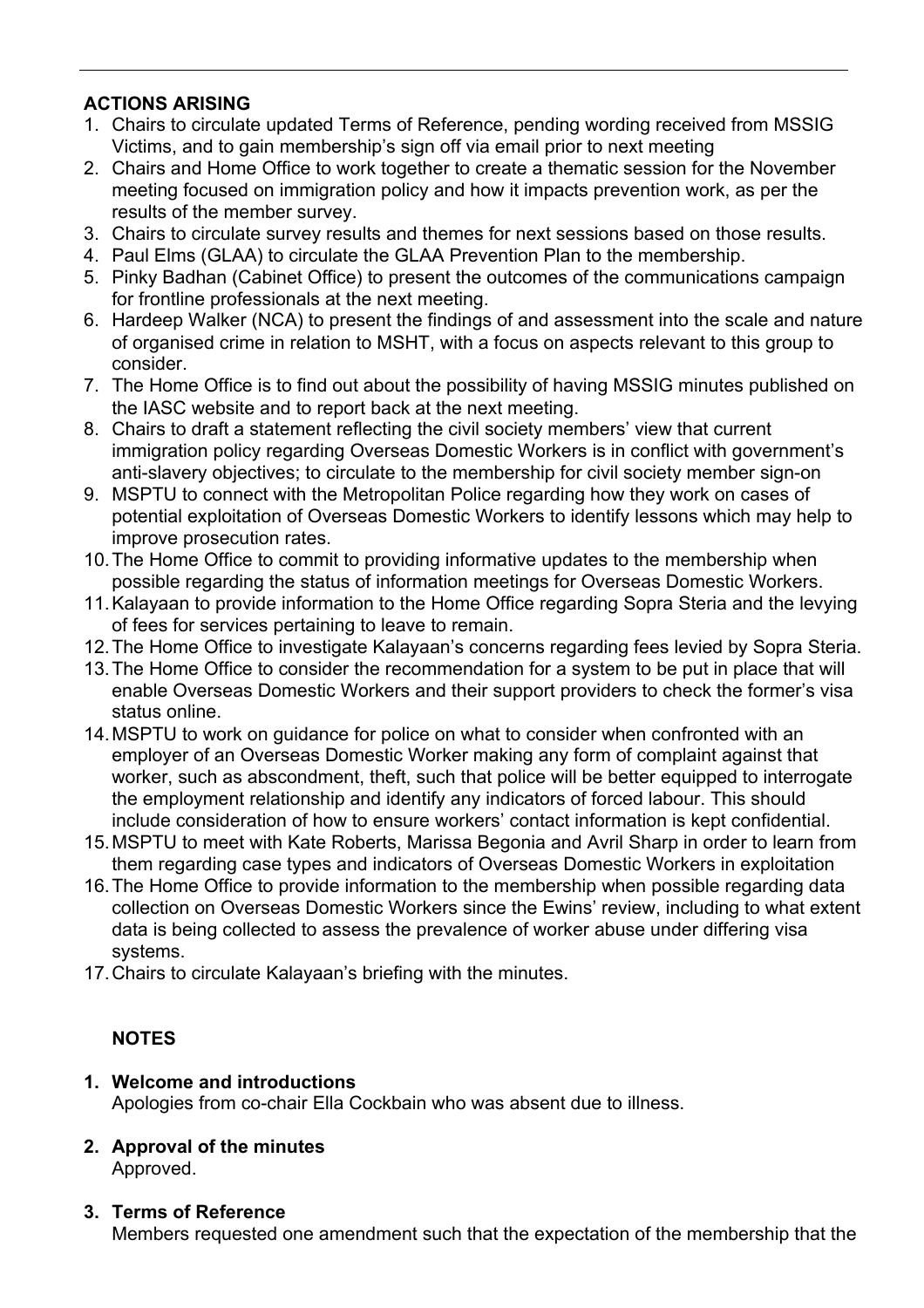Home Office will provide responses to all actions and recommendations is clearly articulated; TOR will be circulated and signed off via email before the next meeting (Action 1).

## **4. Actions update from chairs**

Emily Kenway (EK) noted that the actions pertaining to data collection were focused on the digitization of the National Referral Mechanism, but that she has since had an update from the Home Office that this is too close to completion for input to be feasible. The group can revisit this when the system is next refreshed. The Home Office will inform the group when such an opportunity arises.

Co-chairs circulated a survey to members between the last meeting and this, identifying priority themes. EK presented back the findings verbally and confirmed that the issue of most interest, after Overseas Domestic Workers (which was already the thematic focus of this meeting), is immigration policy and how it affects prevention work. Therefore, the next session will focus on this theme (Action 2).

#### **5. Brief updates from attendees**

Attendees provided verbal updates on their current work, as relevant to the 'prevention' focus of this body.

Actions arising from these individual updates are found at Actions 4, 5 and 6.

### **6. Updates from the Home Office Modern Slavery Unit**

Imogen Schon (IS) provided an update on:

- *The Modern Slavery Innovation Fund*
- *The Global Fund to End Modern Slavery*
- *DFID work on child labour in Africa*

Olivia Hesketh (OH) responsed to queries about NRM digitization and stated that it is broadly finalized. A new online referral form launched at the end of August.

## **7. MSPTU prevention work overview**

Sally Wootton (SW) explained the MSPTU's work on prevention, including:

- 3 Ps team has been in place since mid June its aim is largely to improve practice, and prevention is one of its key focuses
- They want to identify and share best practice with forces and partner agencies
- They are also looking at awareness-raising and will be putting the Modern Slavery Helpline on bus and car advertising
- They are considering how to improve the utility and management of Slavery and Trafficking Prevention Orders and Risk Orders, including improving their database and active management.
- They are looking at how to improve prosecutions of domestic servitude as they are aware many cases are only going through Employment Tribunals and not also through criminal courts.
	- *Kate Roberts (KR) noted that her experience has found this to be because police are not willing to investigate and that the evidence being within a private household creates a barrier. Avril Sharp (AS) said that when Kalayaan arranges a meeting between a client and police, the police will often decide not to take the case forward.*

#### **8. Thematic session: Overseas Domestic Workers**

Presentations were made by Marissa Begonia (MB) and Avril Sharp (AS)/ Alexandra